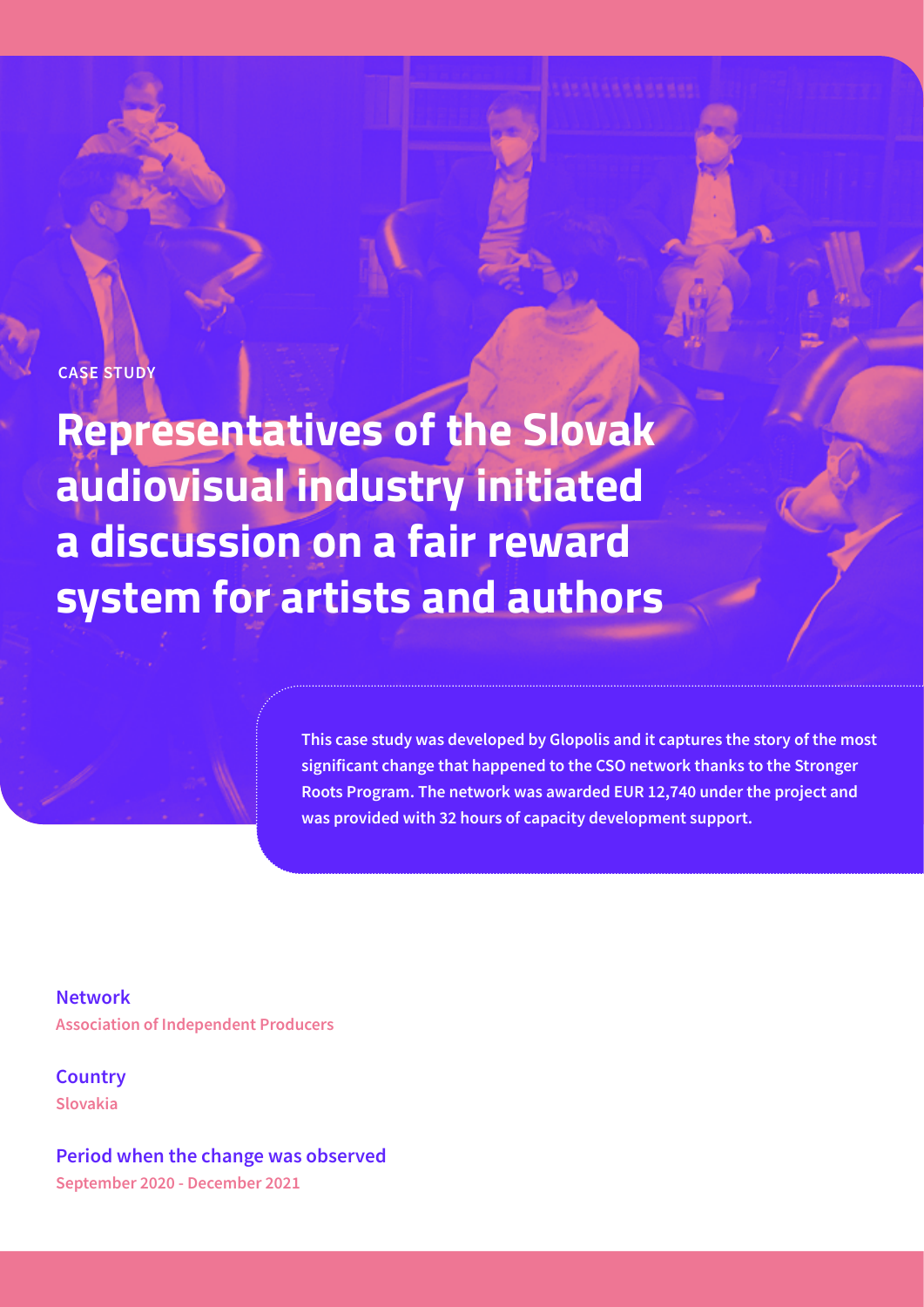## **The most significant change that the network achieved**

Like all other EU member states, Slovakia faced the implementation of the EU Directive on Copyright into its legal framework. Prior to the Ministry of Culture preparing the law article to be accepted by the parliament, the **expert public discussed the Directive**.

The Directive was previously only discussed at detached occasions, such as during legislative changes or the Covid-19 pandemic, during which the **financial reward system for artists and authors** proved to be a very **sensitive topic**. A wave of hatred towards artists in Slovakia arose following the government's issuing of financial compensations for them, presenting artists as a privileged elite class. This highlighted the need for a discussion and a systemic solution to this problem, in order to help **soften the edges of the heated debate** between the different groups.

Thanks to the support of the Stronger Roots Program, the Association of Independent Producers established a **platform to facilitate a continuous dialogue** between a range of actors impacted by the Directive. These included authors, collective management actors, artists, publishers, producers, and broadcasters.

The primary aim was to **reach an agreement** on a new model of rewards for authors and artists. However, it was not possible to find one solution that would satisfy all parties. Collective management organisations prepared their own proposal for the Ministry, whilst other members of the platform prepared another proposal together.



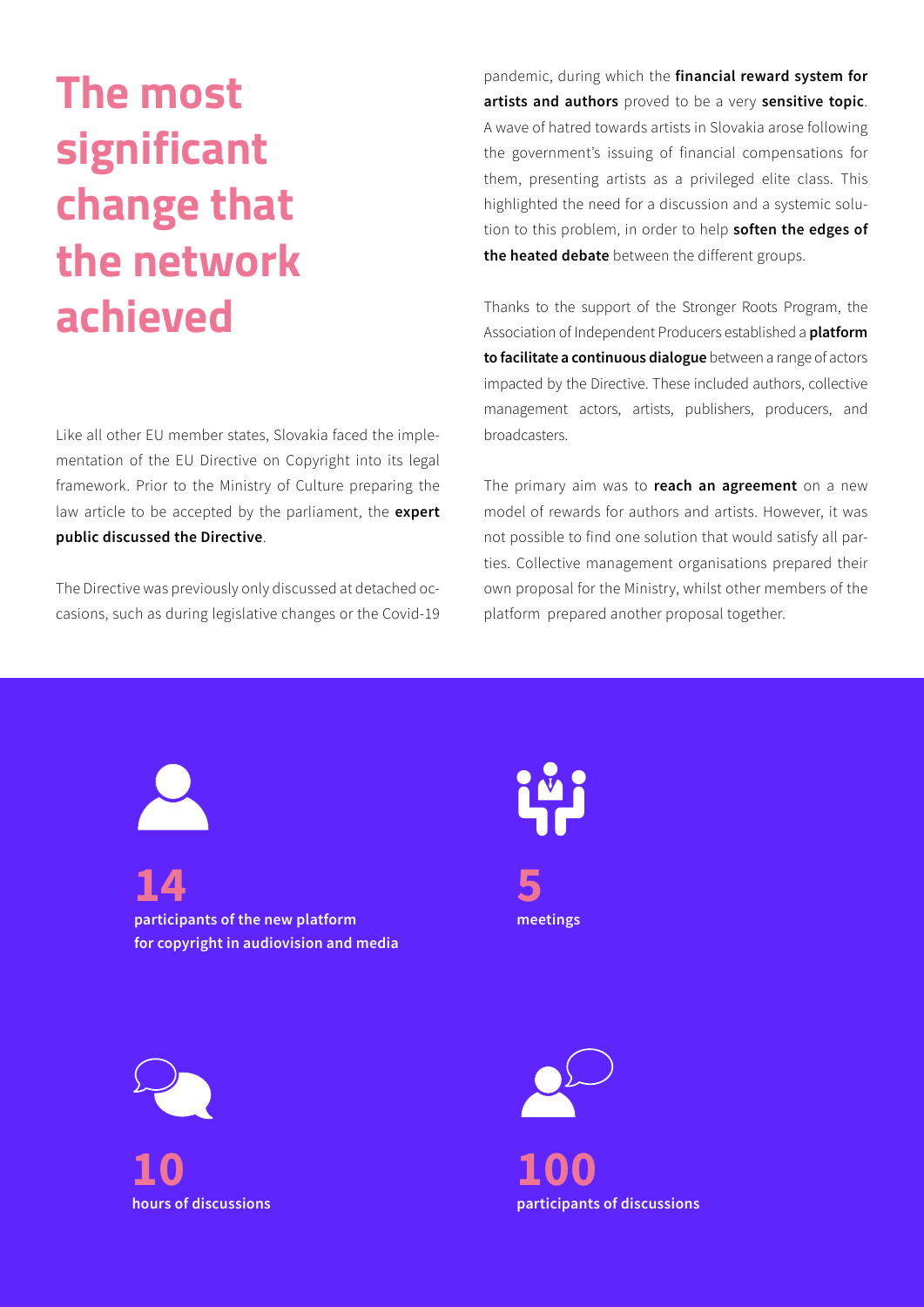## **How the project contributed to the change**

The Association organised a series of discussions led by experienced facilitators. This helped everyone to r**ealise that their differences are more significant than they anticipated**, both in terms of the knowledge base and needs of the different actors, as well as in terms of the possibilities of different solutions. For example, producers thought that collective management organisations know the process of film production and that it is important that international agreements, Slovak market



*"Our goal is not for everyone to have the same views. We want to facilitate a debate in order to find a viable solution that would be accepted by all, based on our different views."* 

*Slavomíra Salajová, PubRes*

principles, and others are respected. They did not think that the reality could be different. The case is similar from the other end, as producers do not fully understand the functioning of the collective management organisations and the mechanisms they have amongst each other.

Despite these differences, the Association was able to advance the expert debate further. It brought in a new perspective on how the debate should be conducted to **get closer to a common solution to the problem**, which harvests different opinions from the involved parties.

Thanks to the **professionally led systematic dialogue**, a majority of involved parties was able to discover that it will not be possible to find a common solution without trying to understand the problem from the point of view of the others. Furthermore, all acknowledged **the need to continue the dialogue** to find a common solution of how to establish a truly fair reward system for artists and authors.

Representative of the Organisation of the Copyright Collective added the following, "*I would like to acknowledge the Association for initiating a dialogue, which was greatly missed. We realised that our views*